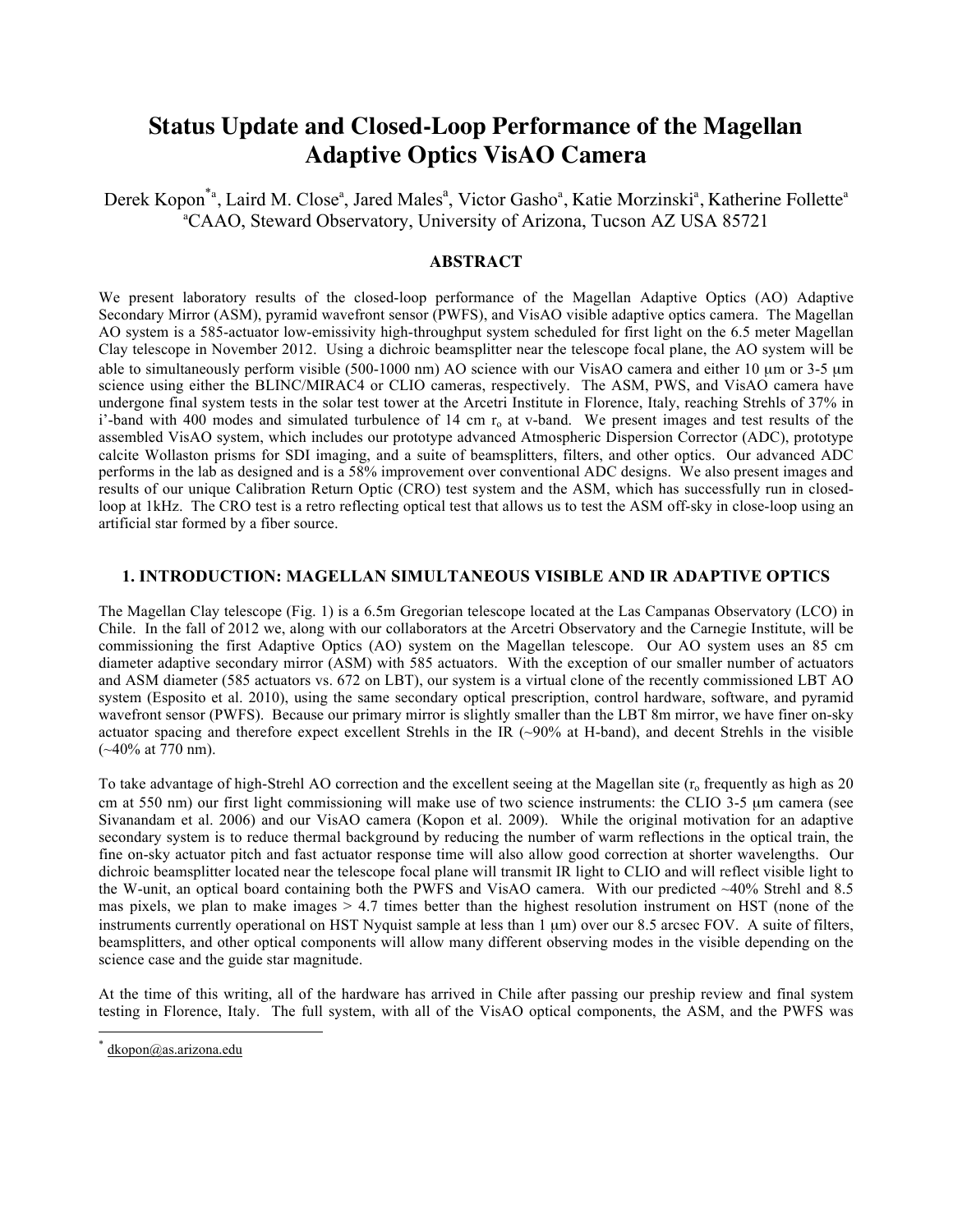tested closed loop at 1 kHz in the test tower. The hardware has been unpacked and will be installed on the telescope in November of this year.



**Figure 1:** Raytrace of the Magellan telescope with the F/16 adaptive secondary. The ASM is a concave ellipsoidal mirror with an intermediate focus at the near ellipsoidal conjugate where a retro-reflecting optic can be placed to enable off-sky testing.

# **2. THE W-UNIT: PYRAMID WAVEFRONT SENSING AND THE VISAO CAMERA**

Visible light reflected from the dichroic travels to the W-unit, an optical board mounted on a precision 3-axis translation stage that can patrol a 2.3x3.2 arcmin field to acquire guide stars and science targets. The W-unit contains both the PWFS and the VisAO science camera. The ability to move around this 2.3x3.2 arcmin field, combined with a telecentric lens that corrects field curvature, allows us to look several minutes away from the guide star with the CLIO IR camera, thereby significantly increasing our sky coverage. The visible light reflected from the dichroic to the W-unit passes through a triplet lens that changes the beam from a diverging F/16 beam to a converging F/49 beam. The light then passes through the triplet ADC before reaching the beamsplitter wheel that contains a host of beamsplitters and dichroics. The transmitted light from the B/S wheel goes to the PWFS and the reflected light goes to the VisAO science camera. Non-common path errors are minimized by having the beamsplitter wheel as late as possible in the optical train. Figure 2 shows the layout of the W-unit.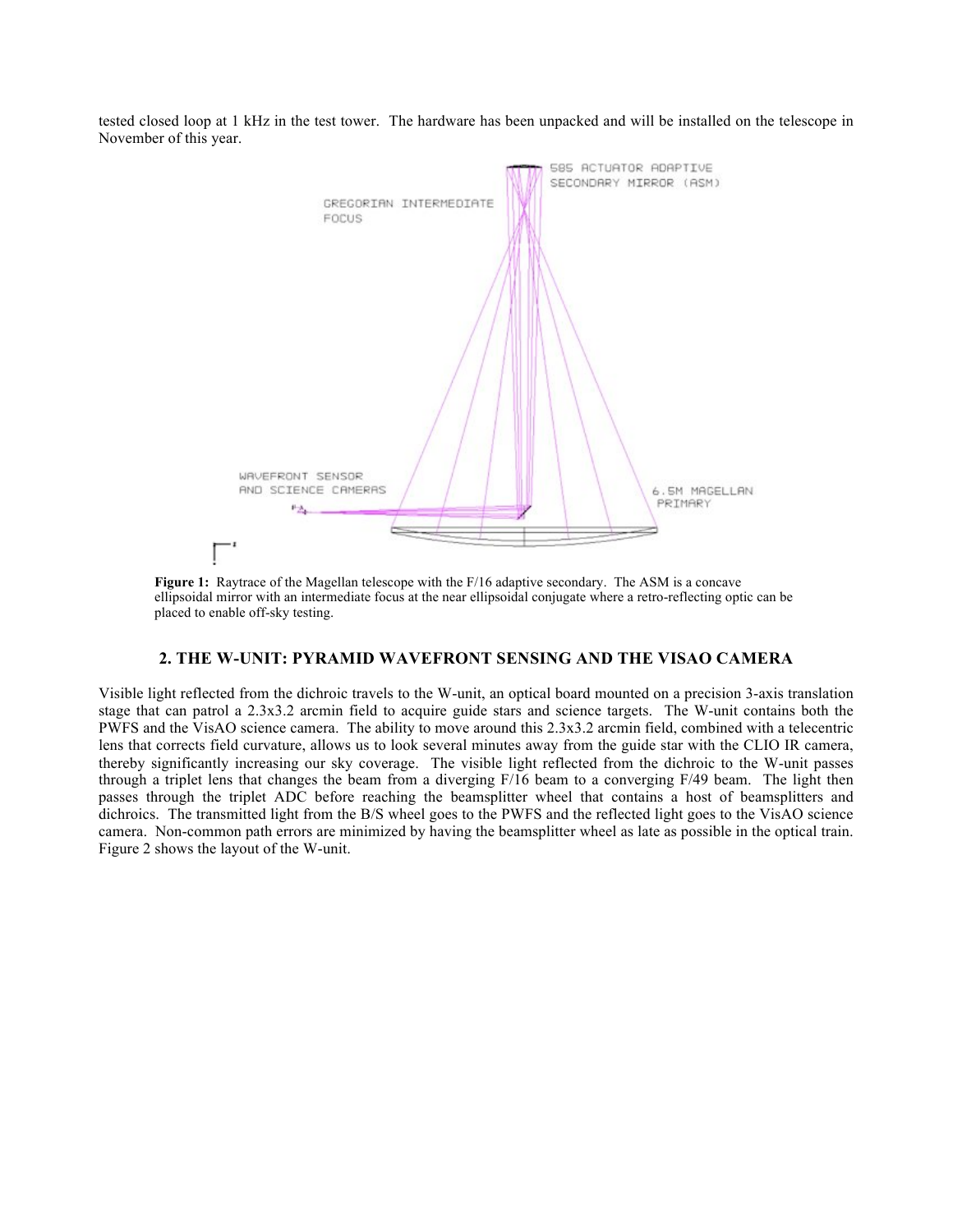

**Figure 2:** The W-unit optical board. The board is mounted on a precision 3-axis translation stage that can patrol a 2.3'x3.2' field in order to acquire guide stars and science targets. Incoming light from the F/16 telescope focus passes though an input lens and the ADC before hitting the beamsplitter/dichroic wheel. Light transmitted by the beamsplitter goes to the PWFS channel. Light reflected from the beamsplitter goes to the VisAO science channel.

# **2.1 Pyramid Wavefront Sensor**

Transmitted light from the beamsplitter wheel enters the PWFS channel and reflects off of a piezo fast steering mirror located near the reimaged pupil that is used to circularly modulate the guide star image around the pyramid tip. Next, the light passes through a K-mirror rerotator that rotates the pupil so that the image of the ASM actuators stays fixed with respect to the CCD39. A double pyramid followed by a reimaging lens then form four pupil images in the quadrants of the CCD39. The resultant image on the CCD39 is four pupil images whose intensity variations can be used to reconstruct the wavefront. A detailed description of the operation of the pyramid sensor (PS) arm of the W-unit can be found in Esposito et al. 2008. The pyramid sensor is very important for visible AO because of its potential for approaching a telescope's diffraction limit and the dynamic range that is a result of being able to change the binning of the CCD39. A Shack-Hartmann (SH) sensor is diffraction limited by the size of a pupil sub-aperture: i.e. the pitch of the lenslet array. Whereas, the PS uses the full pupil aperture and is only diffraction limited by the size of the primary mirror. Since the wavefront sensing wavelengths are essentially the same as the science wavelengths  $(-0.7 \text{ µm})$ , it is essential that the wavefront sensor be as close to the diffraction limit as possible (Esposito et al. 2000). The dynamic range provided by the PS should allow us to use  $\sim$ 2 mag fainter guide stars than would be allowed by the SH sensor, in addition to allowing us to come very close to diffraction limited correction (Esposito et al. 2001).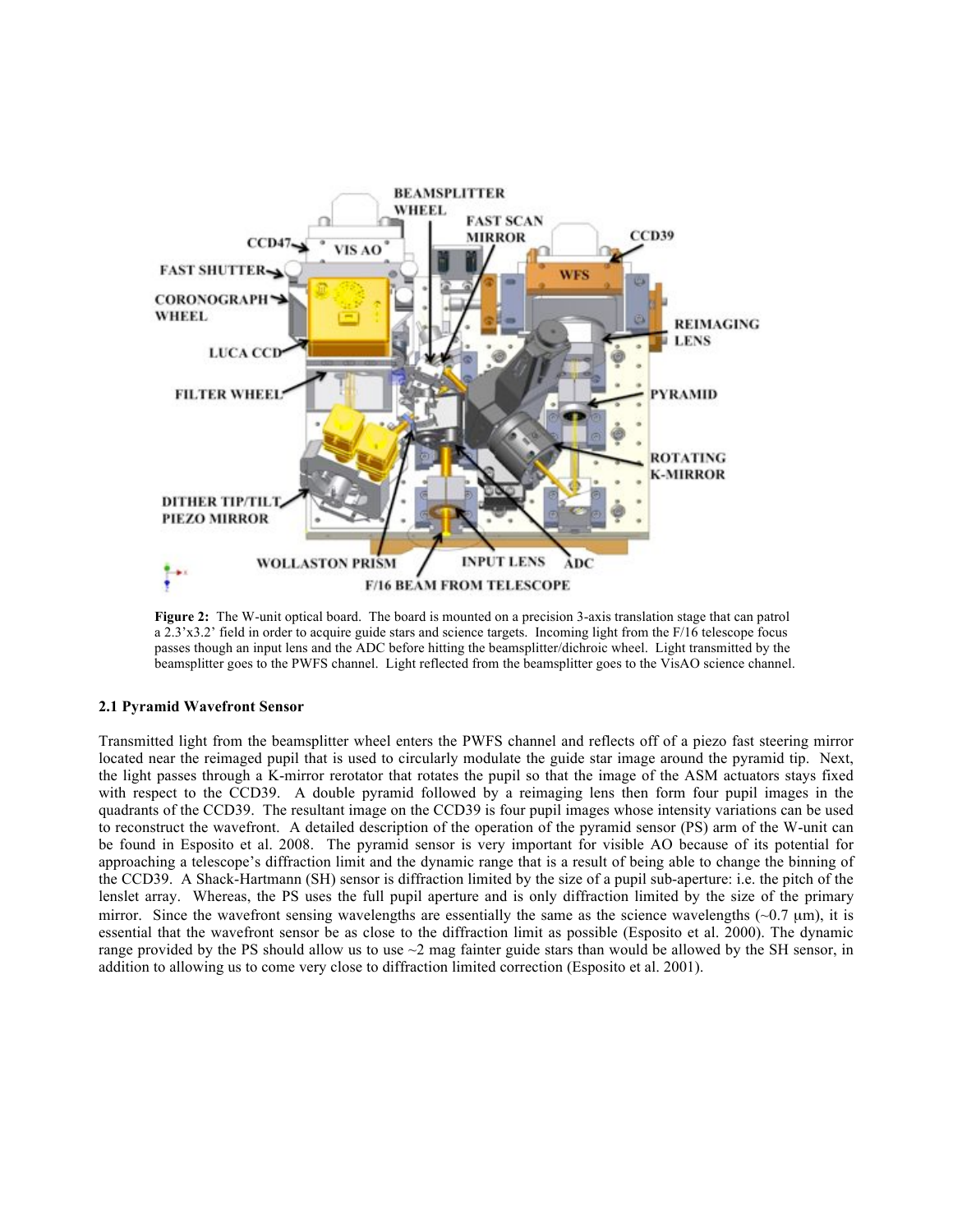

**Figure 3:** The optical path of the PWFS channel of the W-unit.The guide star is imaged onto and modulated around the tip of the pyramid, thereby forming 4 pupil images in the quadrants of the CCD39.

#### **2.2 Advanced Triplet ADC**

While atmospheric dispersion is generally not a significant effect in the IR over the wavebands at which we are observing, the effect is quite significant at visible wavelengths. There is great scientific incentive to push into the shorter wavelengths and to be able to observe over a wide band in order to see faint companions and circumstellar structure. Over the band 500-1000 nm, atmospheric dispersion creates a PSF that is 2000 µm long in the dispersed direction and diffraction limited (30-60 µm) in the other. Correcting this large amount of dispersion over a large band requires an ADC that can correct both primary and secondary chromatism (see Kopon et al. 2009). In addition to correcting the atmospheric dispersion for the VisAO science imaging, the correction is also important for the PWFS. Having a tight, well-corrected image of the guide star on the pyramid tip allows for tighter modulation radii and better AO correction.



**Figure 4:** The advanced triplet ADC. The two counter-rotating triplets correct both primary and secondary color out to 70° zenith angle.



**Figure 5:** RMS spot size as a function of zenith angle showing the performance of a conventional ADC design and our novel 2-triplet design. Our design performs 58% better at higher zenith angles.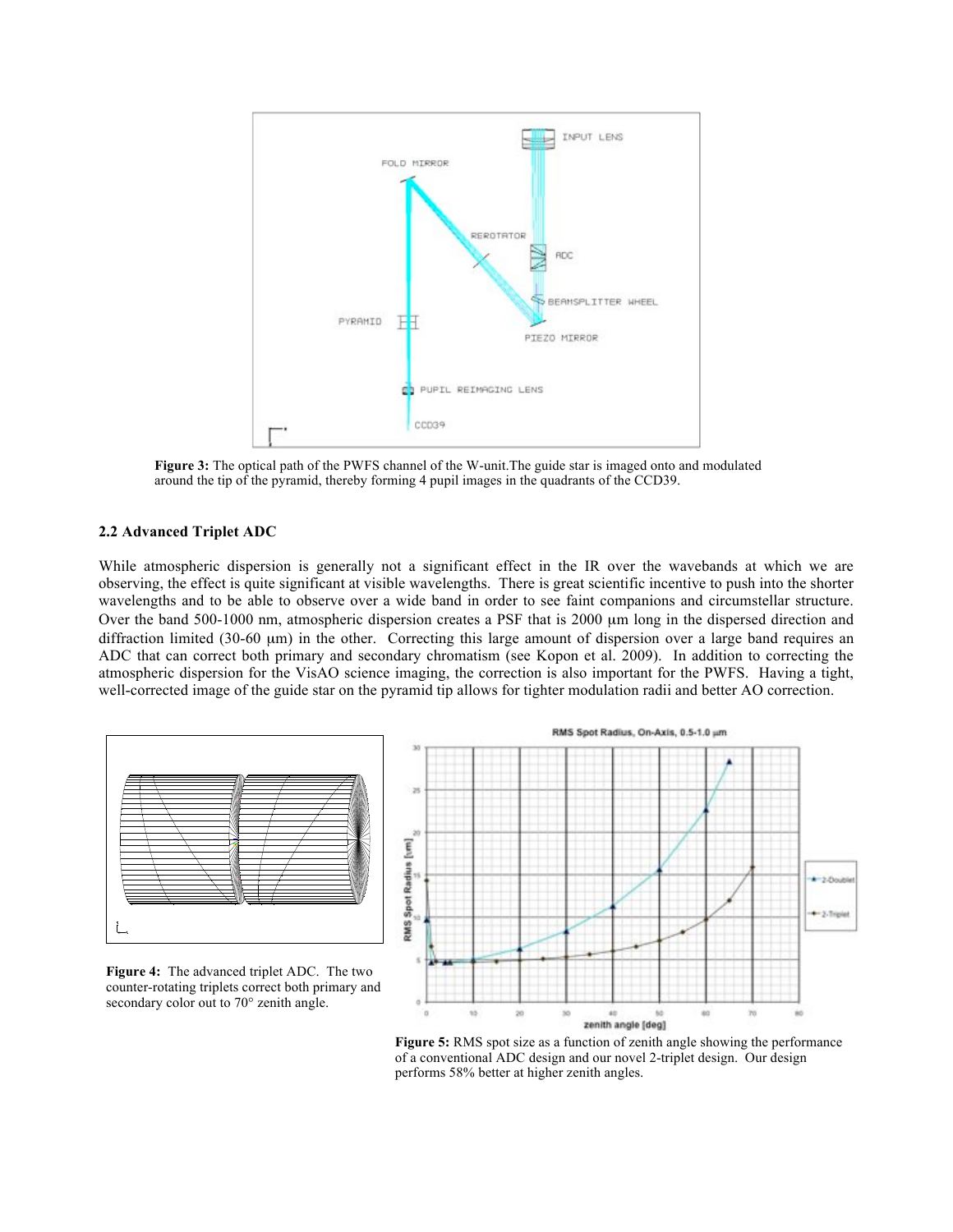We designed, fabricated, and tested a triplet ADC that corrected both primary and secondary chromatism and allows us to reach the broadband diffraction limit out to a Zenith angle of 70 degrees (2.9 air masses). We tested the dispersion and image quality of these optics using a special lab setup consisting of a white light fiber source and several narrow band filters (see Kopon et al. 2010). Our ADC was adopted by our Arcetri collaborators for use on the LBT AO system. Its performance was recently verified on sky at 30 degree zenith angle with the AO system running in closed loop (see Kopon et al. 2012).





**Figure 6:** An as fabricated ADC prism. **Figure 7:** The dispersed white light source used to test the ADC in the lab.

#### **2.3 VisAO Optics**

After passing through the ADC, the light reaches a beamsplitter wheel whose components are listed in Table 1. Light reflected from the beamsplitter or dichroic then continues in the VisAO channel where it has the option of passing through a removable Wollaston prism for Spectral Differential Imaging (SDI) (Close et al. 2005). The light then reflects off of a silver tip/tilt dither mirror that can be used to move the science target around the CCD47, for example to align a bright central star to the center of a coronographic spot. Following the dither mirror, there is a filter wheel containing a suit of circular Sloan filters and a long-pass filter (Table 1). Following the sloan wheel is a baffle tube and then another wheel, which we call the coronograph wheel. This wheel holds the SDI filter sets and various coronographic spot patterns that can be switched in and out passed on the science goals.

The last component before the CCD47 is our fast asynchronous shutter. This shutter can serve several purposes. The first is to limit the exposure time for bright objects. For example, our spatial resolution is such that we expect to be able to resolve features on the surfaces of nearby super giants, such as Betelgeuse. A science target this bright will require the fast shutter in order to avoid saturation. A second use of the fast shutter will be for real-time frame selection (RTFS), a technique for blocking low-Strehl light from reaching the CCD47. Simulations of our AO performance using CAOS, an AO simulation code, show that our Strehls in the visible will vary significantly over several hundred ms from Strehsl as high as 50% to as low as 10%. By using real-time telemetry to control the fast shutter, we can block the light during periods of low Strehl from reaching the CCD47. We can therefore achieve the improved resolution of frame selection, combined with the low-read noise of a long integration, since the CCD47 is not being read out during this time. For more details on the fast shutter and RTFS, see Males et al. these proceedings.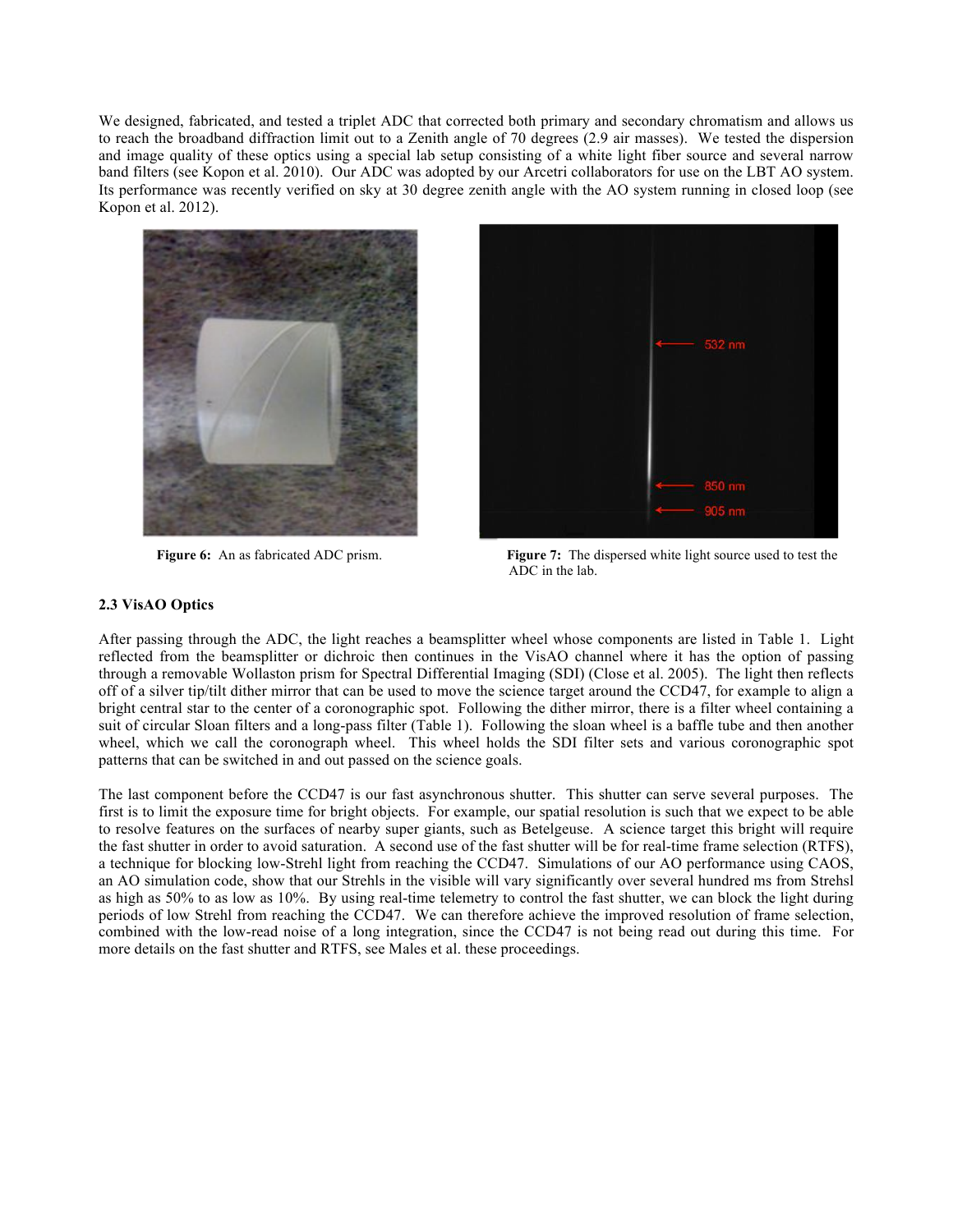| <b>Position</b> | <b>Beamsplitter</b>                   | <b>Filter Wheel</b>                | Coronagraph                          |
|-----------------|---------------------------------------|------------------------------------|--------------------------------------|
| 1               | Bare glass $(96/4)$                   | SDSS z'                            | $H\alpha$ SDI                        |
| $\mathbf{2}$    | 50/50                                 | SDSS i'                            | [OII SDI]                            |
| 3               | Dichroic (reflect $\lambda$ < 800 nm) | SDSS r                             | [SII] SDI                            |
| 4               | Dichroic (reflect $\lambda$ < 950 nm) | open                               | Coronographic<br>spot pattern<br>45" |
| 5               | Aluminum puck for taking<br>"darks"   | Long-pass "y" $(\lambda > 950$ nm) | Coronographic<br>spot pattern<br>46  |
| 6               |                                       |                                    | open                                 |

**Table 1:** VisAO optical components



**Figure 8:** The VisAO optical path.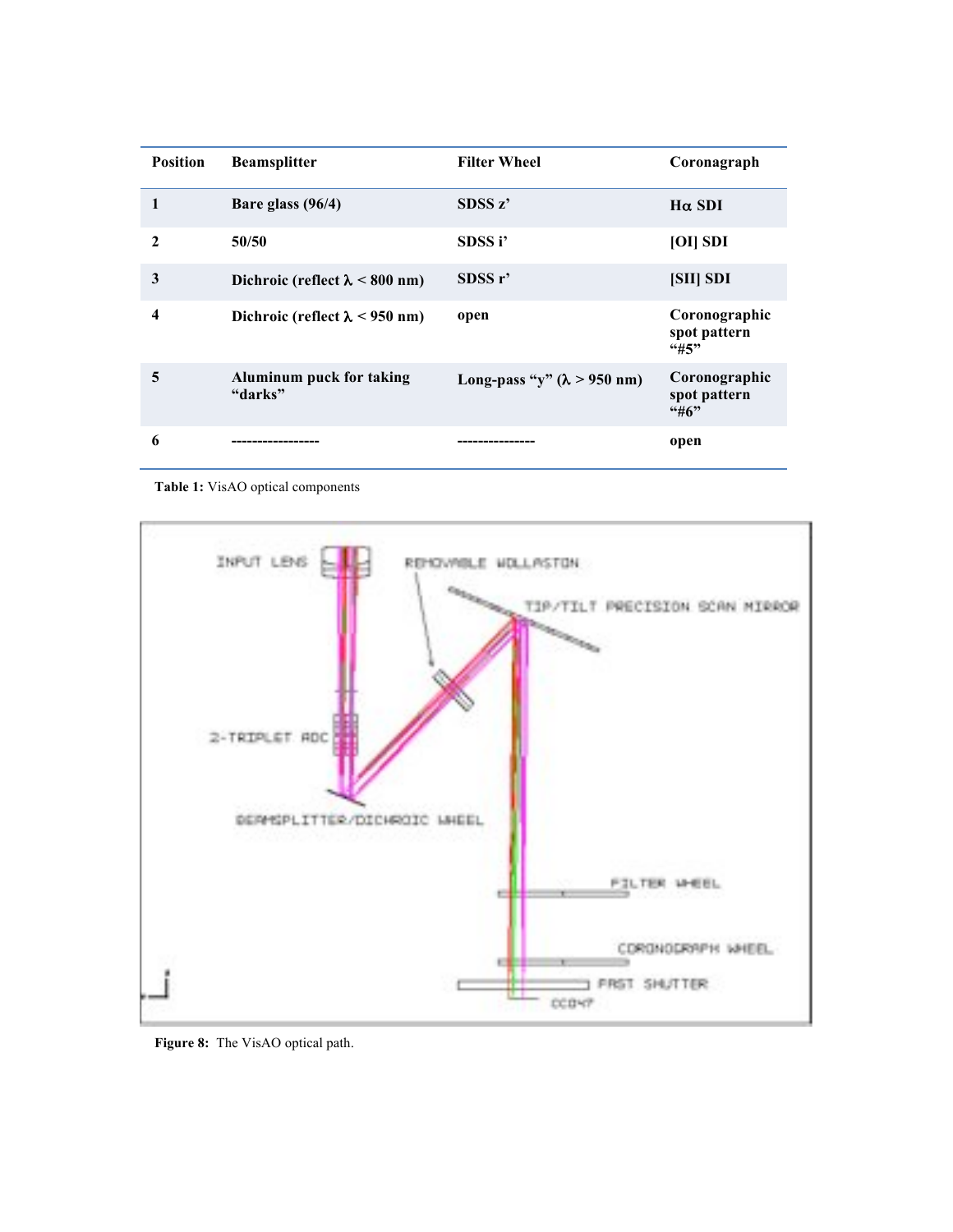

**Figure 9:**The fully assembled W-unit installed in the NAS in Arcetri just before tower testing.

# **2.4 SDI High-Resolution Imaging**

SDI is a powerful form of speckle suppression that operates by splitting the incoming beam using a low-angle  $(\sim 1.5$ degree) Wollaston prism. This method of beam splitting is useful for high-resolution imaging because it allows both beams to continue on the same optical path, thereby minimizing non-common-path errors to ~10 nm. By the time the two images reach the focal plane, they have been deviated by ~6 mm, roughly half the size of the focal plane, so they can be imaged in different halves of the same detector. Just before the CCD47, two narrow-band filters can be placed, each covering their respective halves of the focal plane. One of these filters is centered on some wavelength of scientific interest (H $\alpha$  for example) and the other is center just off of this wavelength at some continuum value. These two images are then subtracted from each other and broadband specs are mitigated, revealing whatever faint companions or structures are strongly emitting the spectral line of interest. For more on specific SDI science cases, see Follette et al. 2010 or Close et al. these proceedings.

Our Wollaston prism is located on an elevator platform that can raise and lower the prism in and out of the beam. Our initial prototype Wollaston was a custom quartz prism made by Halle in Germany. Because of the low birefringence of quartz, the prism required a steep ( $\sim$ 40 degree) cut angle in order to achieve our required  $\sim$ 1.5 degree beam deviation angle. This steep cut angle introduced too much astigmatism into the beam. We then proceeded with a prototype calcite prism made by Leysop. Because of the much higher birefringence of calcite, the shallow cut angle resulted in much lower astigmatism and better image quality.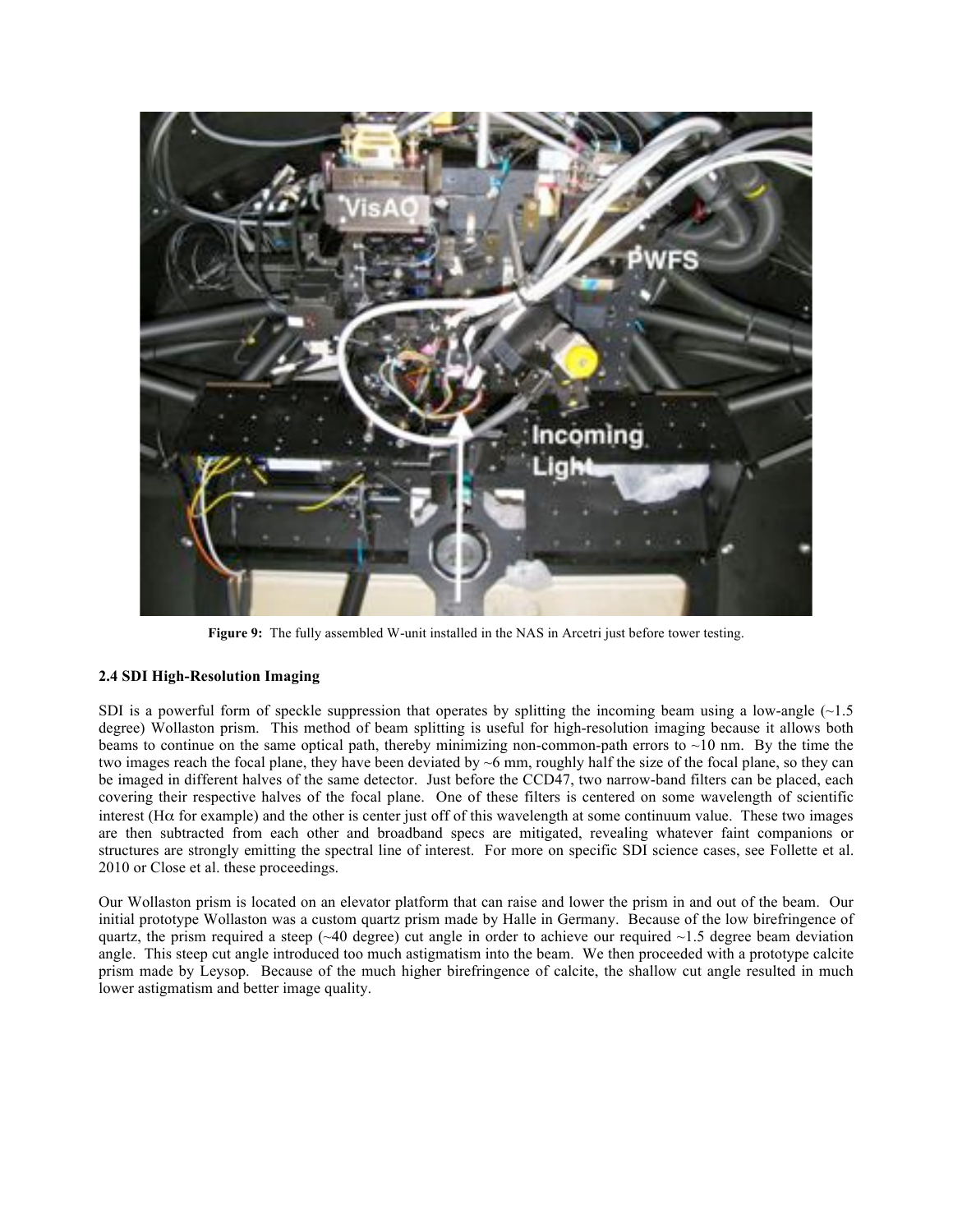

**Figure 11:** The prototype quartz Wollaston mounted in the W-unit on its elevator platform for raising and lowering into and out of the beam.



**Figure 12:** Close up of the SDSS filter wheel, the coronograph/SDI filter wheel, and the CCD47.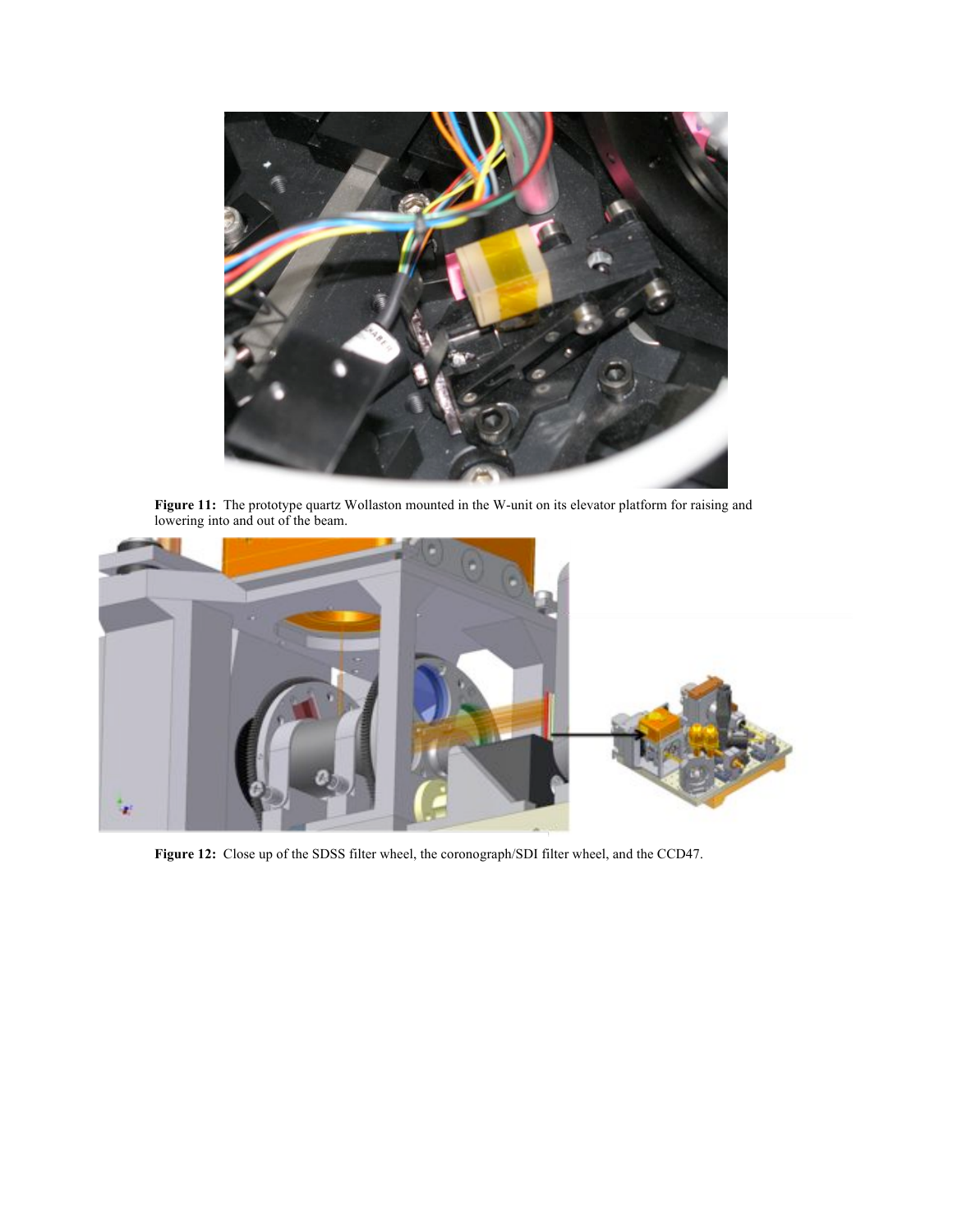

Figure 13: The coronograph wheel with the SDI filter pairs and one of the chrome coronographic spots.

#### **2.5 Coronographic Spots**

The high spatial resolultion and limited FOV of the VisAO camera necessarily mean that most of our science cases will be circumstellar structures (disks, jets, etc.) and companions. Because of this, there is a need to block the bright light of the central star in order to avoid CCD saturation and blooming. To that end, we have designed a series of chrome-onglass masks that have been optimized for various science cases. For more on chrome-on-glass coronographic spots, see Park et al. 2006.



15.95 mm

**Figure 14:** One of our custom chrome-on-glass coronographic spot designs.  $r = 0.1$  arcsec ND4 and  $0.1 < r < 1.0$  arcsec ND1.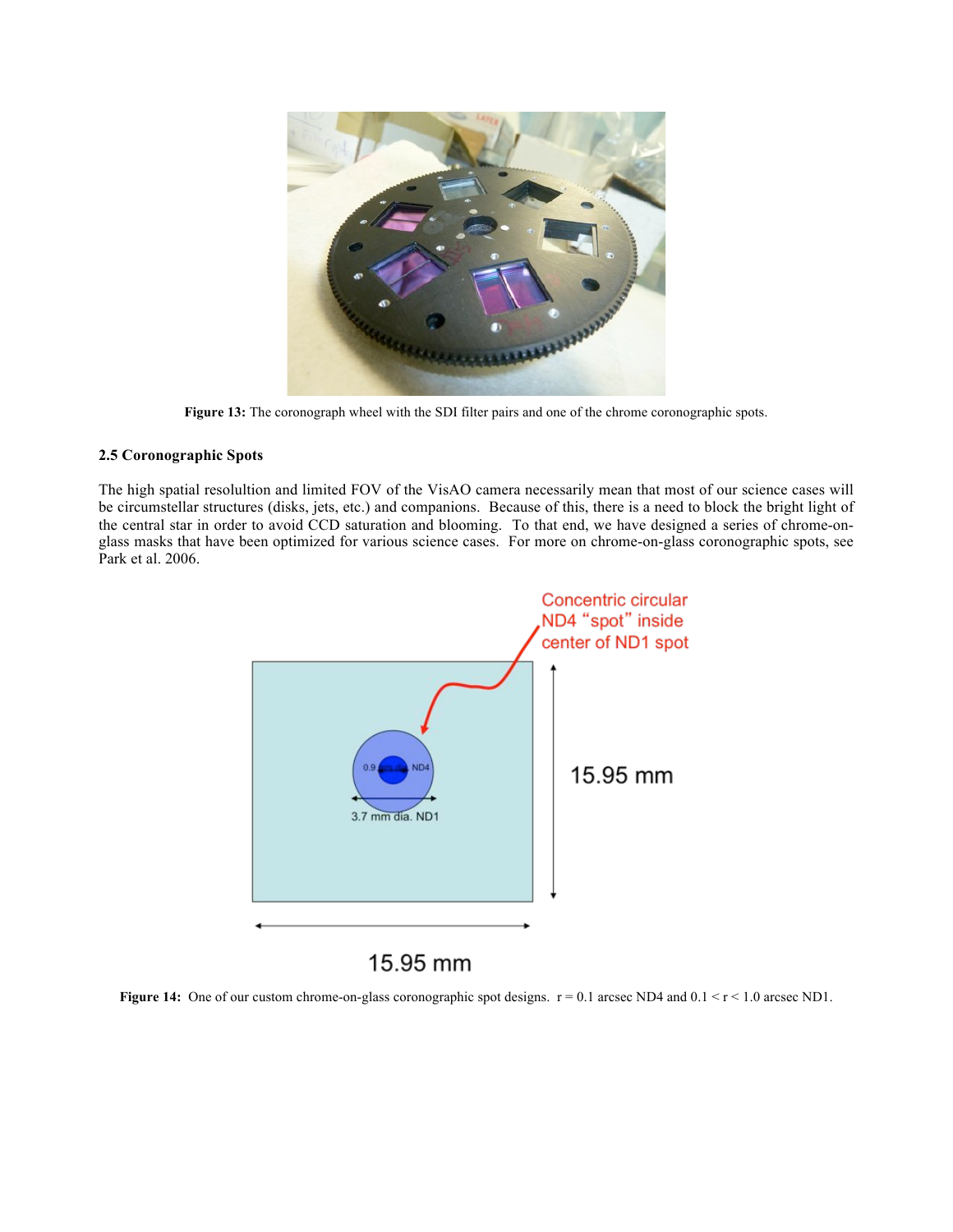

**Figure 14:** Another chrome spot pattern.  $r = 0.2$  arcsec ND3 chrome on glass.

#### **3. THE ARCETRI TOWER TESTS**

From the summer of 2011 through the spring of 2012, the Magellan AO system (the ASM, W-unit, and other hardware) was in Florence, Italy undergoing testing in the Arcetri solar test tower. The Arcetri test tower is tall enough (14 m) to allow the ASM to be tested at the same focal distance that it will be used at the Magellan telescope. The ASM is mounted at the top of the tower and either a 4D interferometer or the W-unit is mounted at the base. Because the ASM is a concave ellipsoid, as required by Magellan's Gregorian design, a retro-reflecting optic, which we call the Calibration Return Optic (CRO), is mounted at the short ellipsoidal conjugate. This enables a double-pass optical test to be performed.

The 4D interferometer is a simultaneous phase-shifting interferometer that allows interferometric measurements of the secondary surface to be made quickly and reliably in a noisy environment. This setup is used initially to "flatten" the ASM, i.e. to calibrate the actuator forces required to shape the ASM shell into its nominal ellipsoidal shape and to measure the actuator influence functions. The 4D is then replaced with the NAS (our name for our large mechanical support structure) that holds the W-unit and a white-light fiber source calibration unit called the "flower pot." The flower pot fiber is used to stimulate a star that is reflected off of the ASM, then the CRO, then back to the ASM, and finally reimaged at the F/16 focal plane before entering the W-unit, which contains the PWFS and the fully integrated VisAO camera. This setup allows us to run the AO system in closed loop. Turbulence can be simulated using the ASM itself by injecting a pre-calculated phase screen in addition to the AO corrections. This phase screen is designed to simulate a conservative seeing of the Magellan site (FWHM of 0.8" at  $\lambda$  = 550 nm, or r<sub>o</sub> = .14 m). For more on how turbulence is simulated with the ASM, see Esposito et al. 2010.

#### **3.1 The Calibration Return Optic Setup**

In order to test the ASM and AO system closed loop off-sky, a retro-reflecting optic called the Calibration Return Optic (CRO) is place at the short ellipsoidal conjugate of the ASM. This CRO operates in double pass and consists of an onaxis parabolic mirror that reflects incoming light to a return flat and then projects the beam back to the secondary. The simulated star is a broad band white light fiber source located in the "flower pot" near the F/16 focal plane. This light reflected off of a beamsplitter cube located at the F/16 focal and sent to the ASM. The return beam is then transmitted through the beamsplitter cube to the W-unit, which contains the PWFS and VisAO camera that can be used a science camera or technical viewer. We have designed this test setup so that we can use it at the Magellan telescope in order to test or periodically recalibrate the system off sky.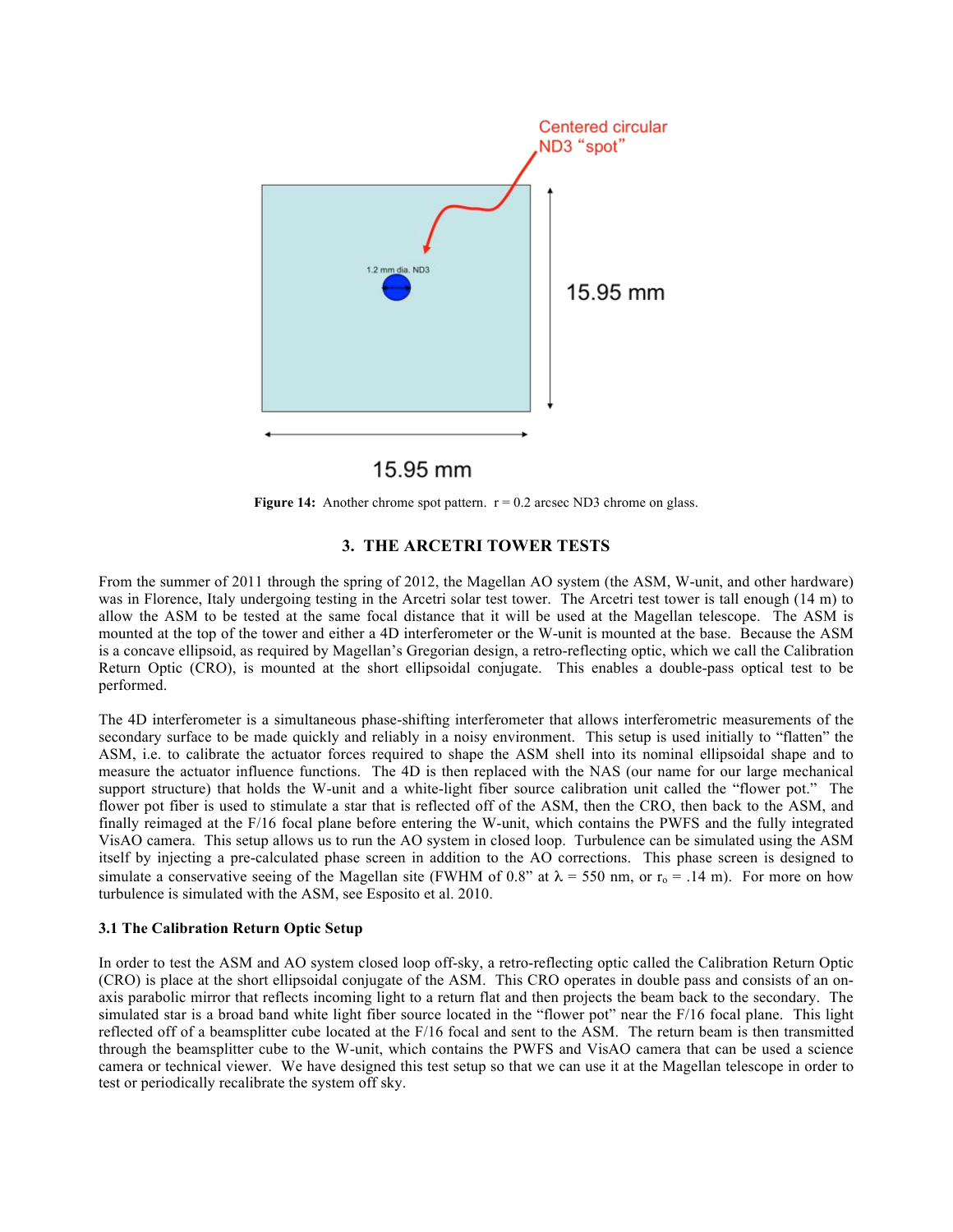

Figure 15: The ASM test setup in the Arcetri test tower. The concave secondary allows for a relatively simple double-pass optic test configuration at the same focal length that it will be used at the telescope. A calibration source in the NAS at the far focus reflects off of the ASM, then the CRO, then back to the CRO before entering the W-unit for wavefront sensing and technical viewing.

#### **3.2 CRO Fiducials and Alignment**

Like the ASM and PWFS, much of the test setup at the Arcetri test tower was identical to that used to test the LBT AO systems. However, one major difference is that the LBT ASM is mounted to a hexapod that can be used to align the ASM to a stationary CRO. In the test tower setup, the ASM surface must be aligned to both of its ellipsoidal conjugates, i.e. the CRO and the fiber point source. The Magellan telescope does not provide a hexapod to move the ASM w.r.t. the CRO. Therefore, we designed a new frame and mount to allow us to move the CRO to a stationary ASM.

Because of the  $\sim$ 16:1 focal ratio of the near and far ellipsoidal conjugates of the ASM, the CRO alignment is extremely sensitive and must be aligned to within a micron or two of the ASM conjugate. To that end, we mounted the CRO to a precision 5-axis piezo actuator stage that allows to reach this precise alignment. We also wanted to build in the capability of being able to go on and off sky quickly if needed during commissioning. To achieve this, we designed a repeatable ball-and-groove magnetic kinematic interface between the CRO mount plate and the mounting truss. When the CRO is removed, light is allowed to pass through focus at the near ASM conjugate. Therefore, once the CRO alignment is achieved once, we can remove it and replace it easily when we want to go back and forth between a real star and the off-sky fiber source test.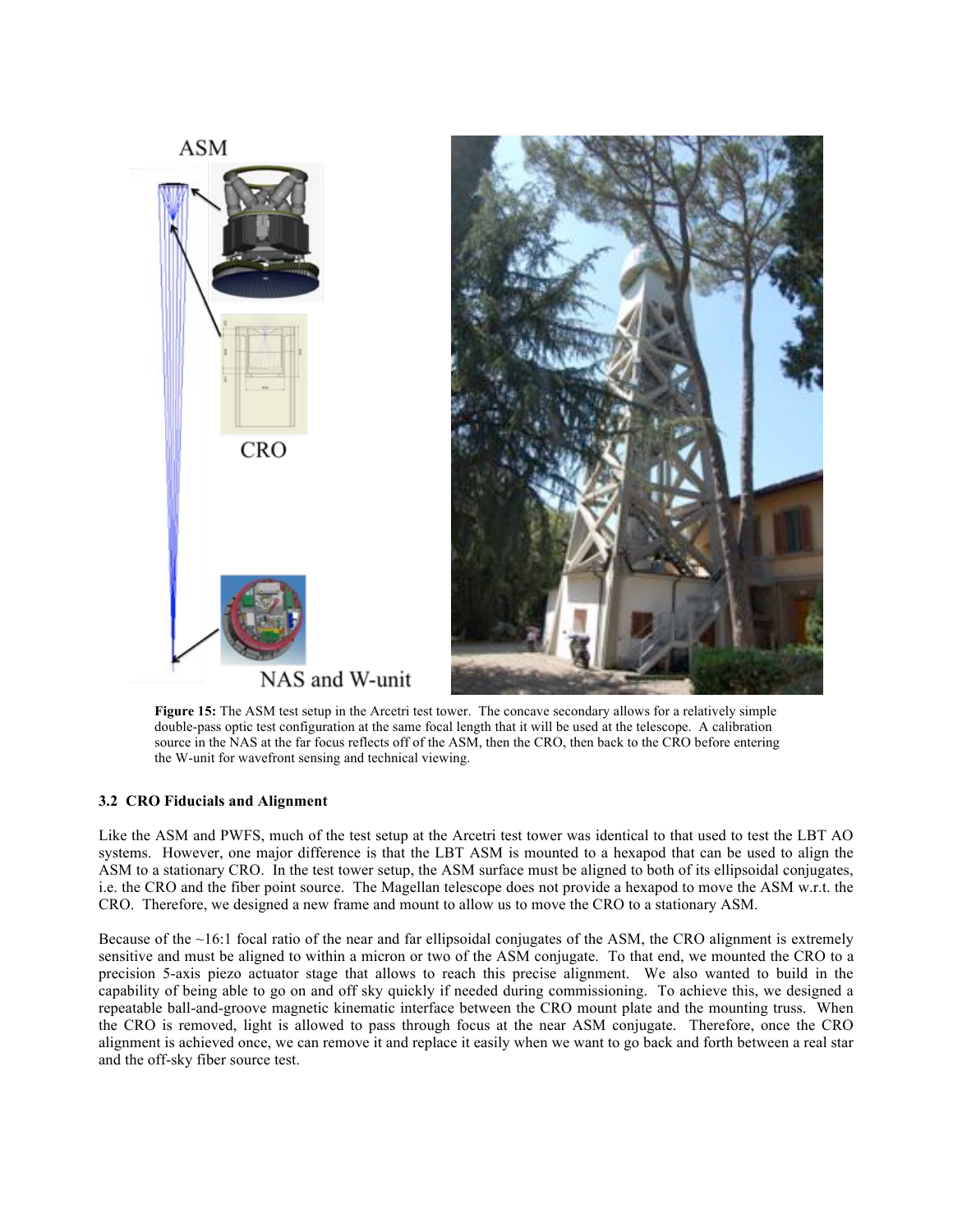One further complication to our CRO scheme was that the 5-axis piezo stage has a very limited travel range of only a few mm. If the CRO is not already aligned to within a mm or two when the CRO is installed, then the alignment cannot be achieved. During the shipping from Arcetri to Chile, the entire truss assembly was removed from the ASM wind screen, with several bolted interfaces removed that were not designed to necessarily be repeatable upon reassembly. Therefore, in order to maintain some fiducial of the precision CRO alignment that we had achieved in the Arcetri test tower, we designed a very compact mount for a small (U.S. quarter-sized) handgun laser. This laser repeatably mounts to a delrin mounts surface at the very center of the ASM itself, in the region shadowed by the telescope's central obscuration. The laser beam fires straight down the optical axis from the center of ASM, where the vertex would be, to the short ellipsoidal conjugate. When the CRO is in place, the laser enters to the entrance to the CRO cup. At the telescope during commissioning, the laser will also be used as a convenient boresight reference during the installation of the ASM.



**Figure 16:** The ASM and CRO truss assembly. This setup is unique to the Magellan system and contains a remotely actuated CRO that can be aligned to the ASM optical focus to micron-level precision.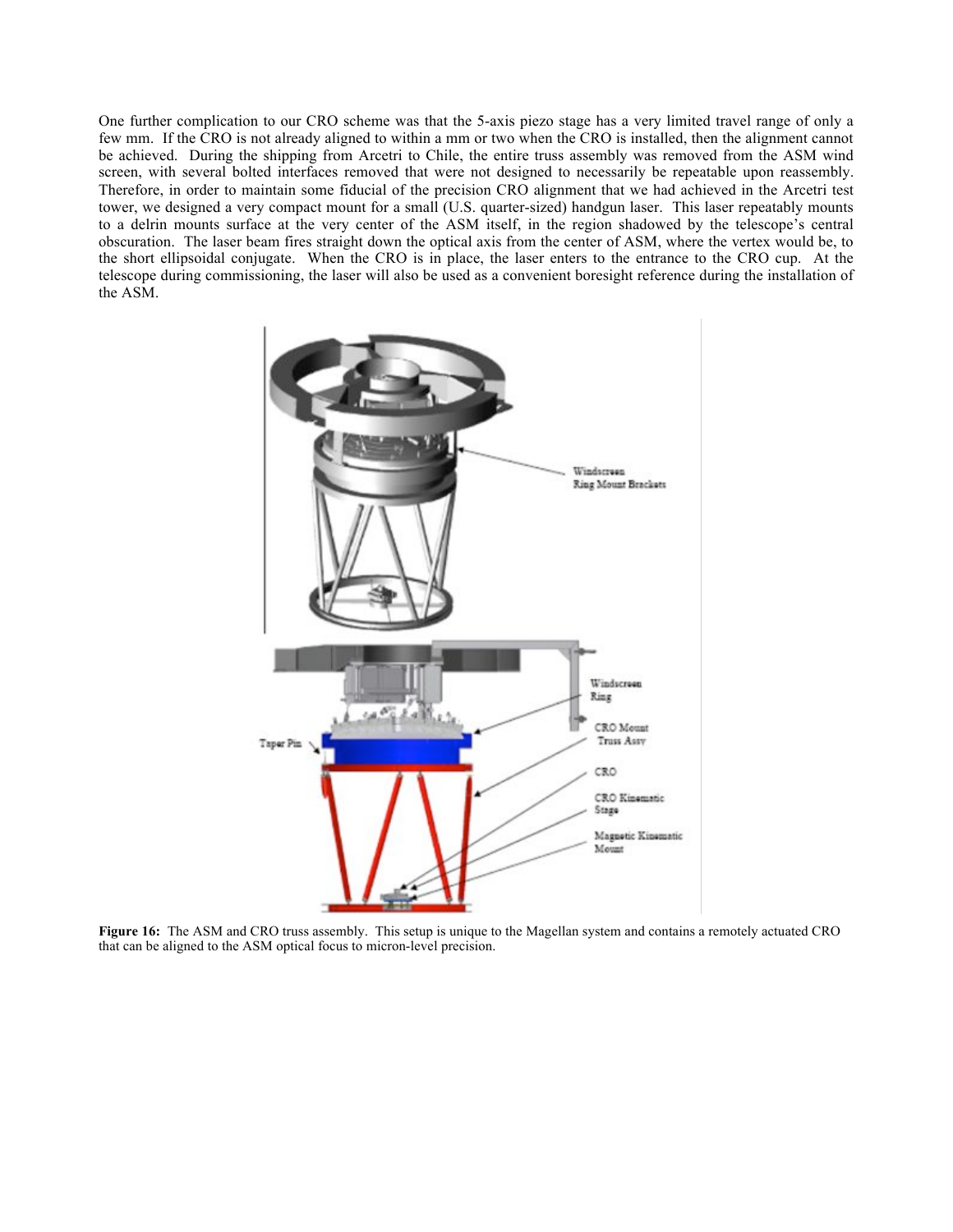

**Figure 17:** Left: The magnetic kinematic interface plates that allow the CRO to be easily and repeatably removed when switching between the off-sky and on-sky configurations. Right: The 5-axis piezo stage for aligning the CRO to the ASM.



**Figure 18:** Left: The rail mounted handgun laser mounted to a delrin cap at the center of the ASM. The laser acts as a optical axis boresight reference and is also used to verify the location of the CRO. Right: The CRO cup mounted to its piezo stage and magnetic kinematic mount. The boresight laser is shining directly into the hole in the CRO return flat, indicating a good alignment. This view is the reflection in the ASM.

#### **4. RESULTS**

We tested the full AO system in the test tower in a wide variety of wavelengths, levels of turbulence, PWFS binning, etc. For more on the AO tower testing, see Males et al. these proceedings. The full AO system with all of the optical components, including the ADC in its non-dispersive orientation, performs as predicted with excellent image quality at  $\lambda$ = 982 nm and Strehls of 85% (see Males et al. 2012 for more discussion on the turbulence simulation in this result). This is excellent performance and should allow us to meet our VisAO science goals.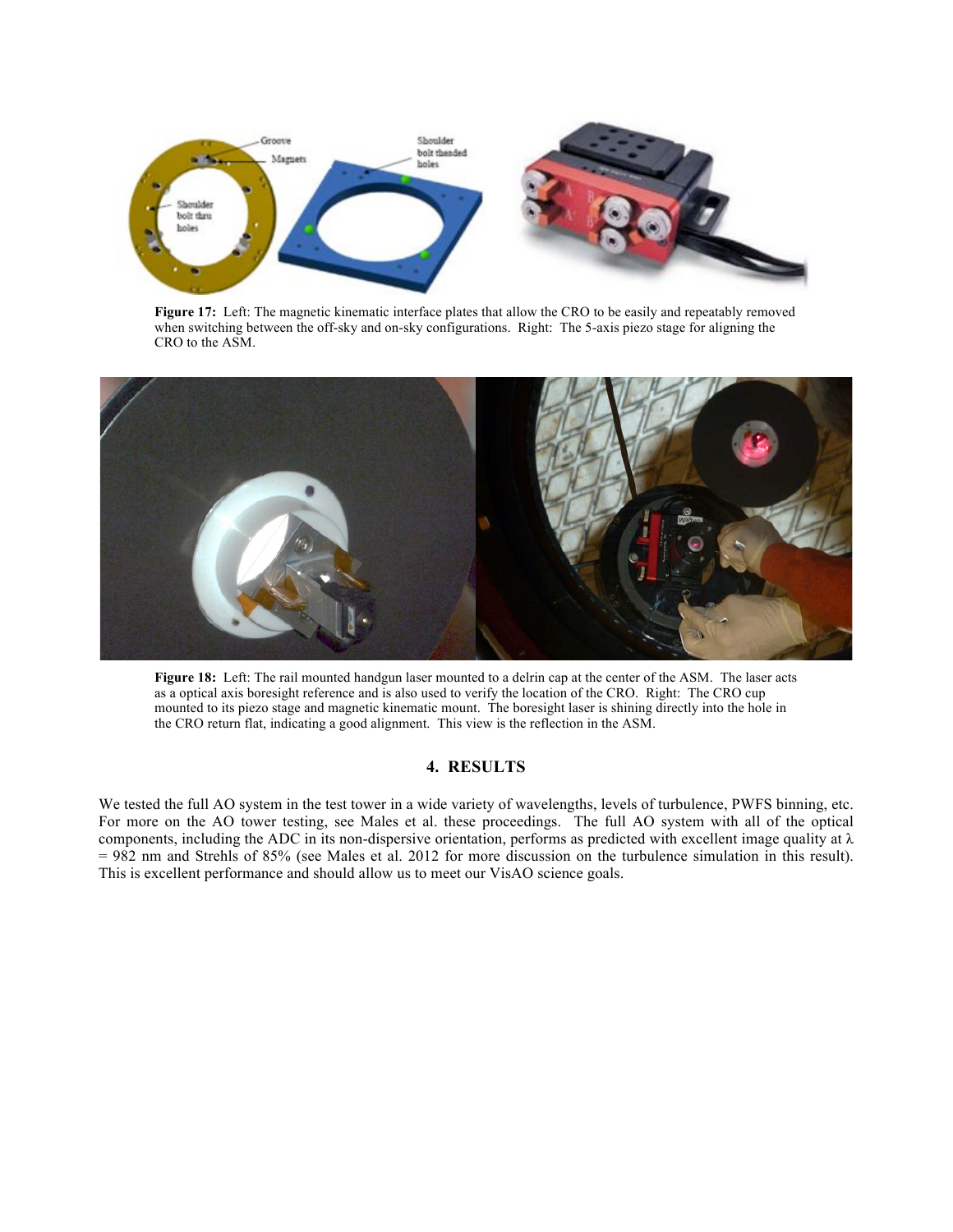

**Figure 19:** Closed loop performance at 982 nm of the complete AO system in the Arcetri test tower. Left: Theoretical PSF at this F/# and wavelength. Right: AO corrected image of the fiber source with the tower vibration, ambient environment, and injected "seeing" as the sources of turbulence.

### **5. CONCLUSION**

The Magellan AO system, recently having passed a successful pre-ship review in Florence, Italy, is scheduled for first light on the Magellan Clay telescope in November 2012. The excellent seeing of the Magellan site, combined with a high-performance adaptive secondary AO system whose capabilities have already been demonstrated with the virtually identical LBT system and with our own tower tests, will provide unprecedented high-resolution images of targets in the southern sky in both the visible and mid-IR bands. The VisAO camera will demonstrate many novel techniques for achieving this high-resolution in the visible, many of which we discussed in this paper. These include the advanced triplet ADC, the fast asynchronous shutter for real-time frame selection, the calcite Wollaston prism and corresponding filters for SDI imaging, and our custom chrome-on-glass coronographic spots.

#### **ACKNOWLEDGEMENTS**

This project owes a debt of gratitude to our partners and collaborators. The ASM and WFS could not have been possible without the design work of Microgate and ADS in Italy as well as Arcetri Observatory and the LBT observatory. We would like to thank the NSF MRI and TSIP programs for generous support of this project in addition to the Magellan observatory staff and the Carnegie Institute. We would also like to thank the engineers and staff at Optimax for doing an excellent job fabricating the ADC, a challenging and unique optic.

#### **REFERENCES**

Carbillet M. et al. 2003, SPIE Proc. 4839, 131 Carbillet M. et al. 2005, MNRAS Vol. 356, Issue 4, pp. 1263-1275 Close L.M. et al. 2005b NATURE 433, 286 Close L.M. et al. 2008, SPIE Proc. Vol. 7015, 70150Y Close L. M. et al. 2010, SPIE Proc. Vol. 7736, 773605 Close L.M. et al, these proceedings Esposito S. et al. 2000, SPIE Proc. Vol. 4007, p. 416-422 Esposito S. et al. 2001, A&A 369, L9-L12 Esposito S. et al. 2008, SPIE Proc. Vol. 7015, 70151P